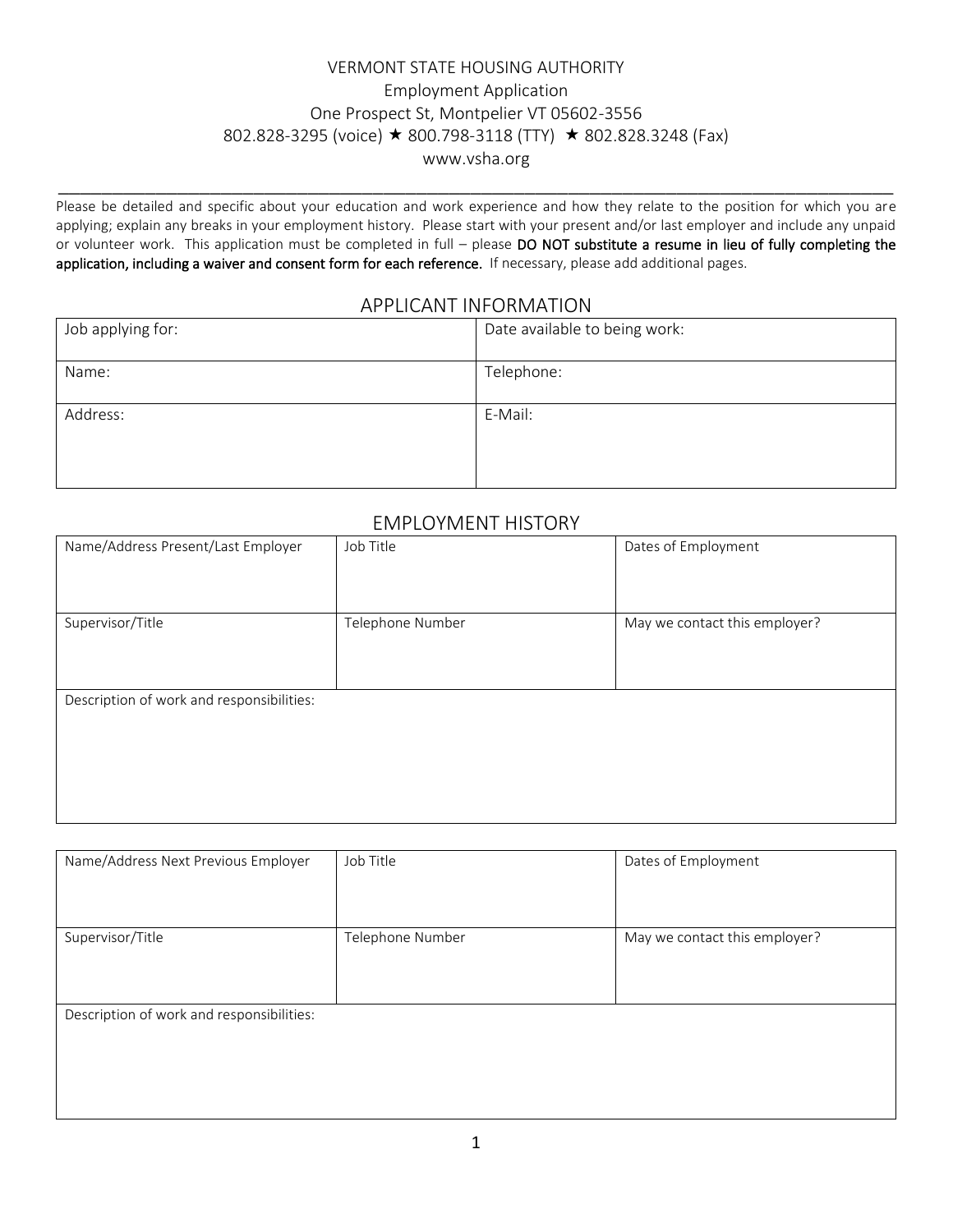| Name/Address Next Previous Employer       | Job Title        | Dates of Employment           |  |  |  |
|-------------------------------------------|------------------|-------------------------------|--|--|--|
|                                           |                  |                               |  |  |  |
|                                           |                  |                               |  |  |  |
|                                           |                  |                               |  |  |  |
| Supervisor/Title                          | Telephone Number | May we contact this employer? |  |  |  |
|                                           |                  |                               |  |  |  |
|                                           |                  |                               |  |  |  |
|                                           |                  |                               |  |  |  |
| Description of work and responsibilities: |                  |                               |  |  |  |
|                                           |                  |                               |  |  |  |
|                                           |                  |                               |  |  |  |
|                                           |                  |                               |  |  |  |
|                                           |                  |                               |  |  |  |
|                                           |                  |                               |  |  |  |
|                                           |                  |                               |  |  |  |

# EDUCATION/TRAINING

|               | Name/Location | Course of Study | Graduated | Degree/Diploma |
|---------------|---------------|-----------------|-----------|----------------|
|               |               |                 | Yes/No    | Earned         |
| High School   |               |                 |           |                |
| College       |               |                 |           |                |
| Other         |               |                 |           |                |
| Additional    |               |                 |           |                |
| Course        |               |                 |           |                |
| Work/Training |               |                 |           |                |

### LICENSES/CERTIFICATES

| Description                                                                                                                 | Issued by | Number | Date Issued | Date Expires |
|-----------------------------------------------------------------------------------------------------------------------------|-----------|--------|-------------|--------------|
|                                                                                                                             |           |        |             |              |
| SPECIALIZED SKILLS & KNOWLEDGE                                                                                              |           |        |             |              |
| احمش امتمتم معتمر بتميز وامتواب بعمة وامترمواه ومعوقعمع معربته الوام عربون بربموام عموله ومعاممات بمعتبر التزام يتعتم عمنان |           |        |             |              |

List any skills or knowledge that show your ability to perform the job for which you are applying.

### ADDITIONAL INFORMATION

| YES. | NO. |                                                                                        |
|------|-----|----------------------------------------------------------------------------------------|
|      |     | Are you 18 years of age or older?                                                      |
|      |     | Do you have any relative or person(s) residing with you that work for VSHA?            |
|      |     | Are you able to provide proof of your ability to legally work in the US?               |
|      |     | Are you able to perform the responsibilities of the job with or without accommodation? |
|      |     | Have you ever been employed by VSHA? If so, please state dates and position.           |
|      |     |                                                                                        |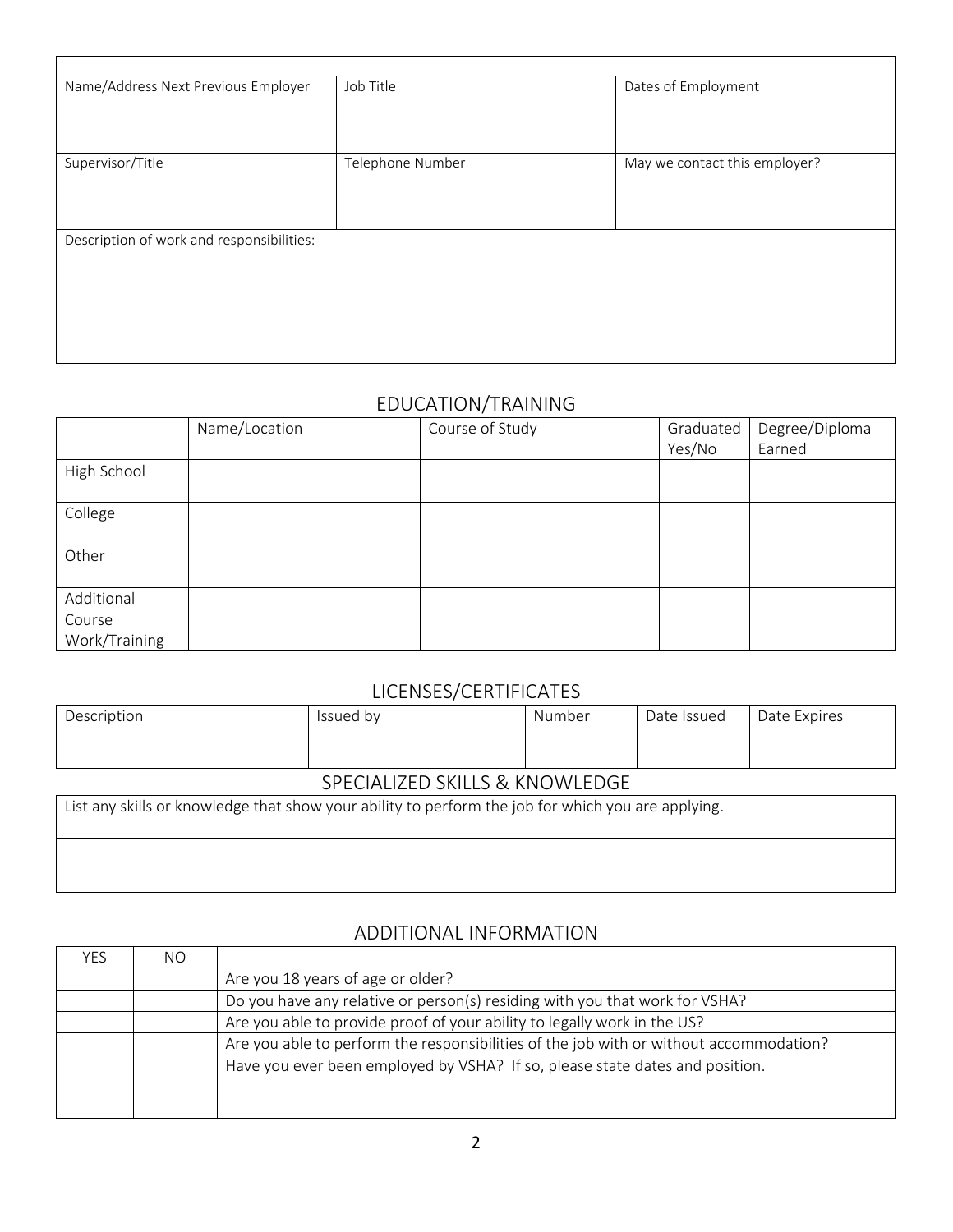#### **REFERENCES**

Please provide contact information for three individuals not related to you who have knowledge of your work qualifications and can serve as a reference for you. Please complete a Consent to Release Information by Former Employer form attached.

| Name/Title | Relationship | Telephone |
|------------|--------------|-----------|
|            |              |           |
|            |              |           |
|            |              |           |
|            |              |           |
|            |              |           |
|            |              |           |
|            |              |           |
|            |              |           |

#### EQUAL OPPORTUNITY & NON-DISCRIMINATION POLICY STATEMENT

The Vermont State Housing Authority (VSHA) will comply with Title VI of the Civil Rights Act of 1964 and Title VIII of the Civil Rights Act of 1968; Section 504 of the Rehabilitation Act of 1973; Executive Order 11063; Executive Order 13166; Fair Housing Amendments Act of 1988; The Americans With Disabilities Act of 1990; and with the laws of the State of Vermont prohibiting discrimination in public accommodations and in employment practices, and all related rules, regulations and requirements thereunder.

VSHA will not, on account of race, color, creed orreligion, national origin, sex, sexual orientation, gender identity, ancestry or place of birth, age, U.S. Military Veteran status, familial status, marital status, disability, or HIV status deny to any person the opportunity to apply for admission, nor deny to an eligible applicant, the opportunity to lease or rent a dwelling unit suitable to its needs. Further, in the selection of tenants, there will be no discrimination against persons otherwise eligible for admission because their income is derived whole or in part from public assistance. VSHA will not discriminate against selected tenants and discrimination by one tenant against another is unacceptable andwill not be condoned.

VSHA will not discriminate against any person or group based on disability, in admission or access to, or treatment and employment in, any of VSHA's facilities, programs and activities, policies, procedures and practices, as and to the extent provided by law.

VSHA's housing programs shall be administered without regard to and shall not discriminate based on race, color, creed or religion, national origin, sex, sexual orientation, gender identity, ancestry or place of birth, age, U.S. Military Veteran status, familial status, marital status, disability, or HIV status.

Further, VSHA's personnel actions, including but not limited to recruitment, hiring, training, promotion on the basis of merit, are administered without regard to and shall not discriminate on the basis of race, color, creed or religion, national origin, sex, sexual orientation, gender identity, ancestry or place of birth, age, U.S. Military Veteran status, familial status, marital status, disability or HIV status.

VSHA is committed to providing access, and reasonable accommodation in its services, programs, activities, education, and employment for individuals with disabilities.

The VSHA Director of Human Resources and Administration has been designated as the responsible employee to coordinate activities under this policy. Inquiries or grievances concerning compliance with this policy statement may be addressed to Director of HR & Administration, The Vermont State Housing Authority , One Prospect Street, Montpelier,VT 05602-3556; 802/828-3295; 800/798-3118 (TTY); 800/820-5119 (Message Line).

### SIGNATURE

To be valid, you must sign and date this application. A false or dishonest answer to any question in this application may be grounds for rating you ineligible and/or for dismissing you. All statements in this application are subject to investigation and verification, including a check with all previous employers.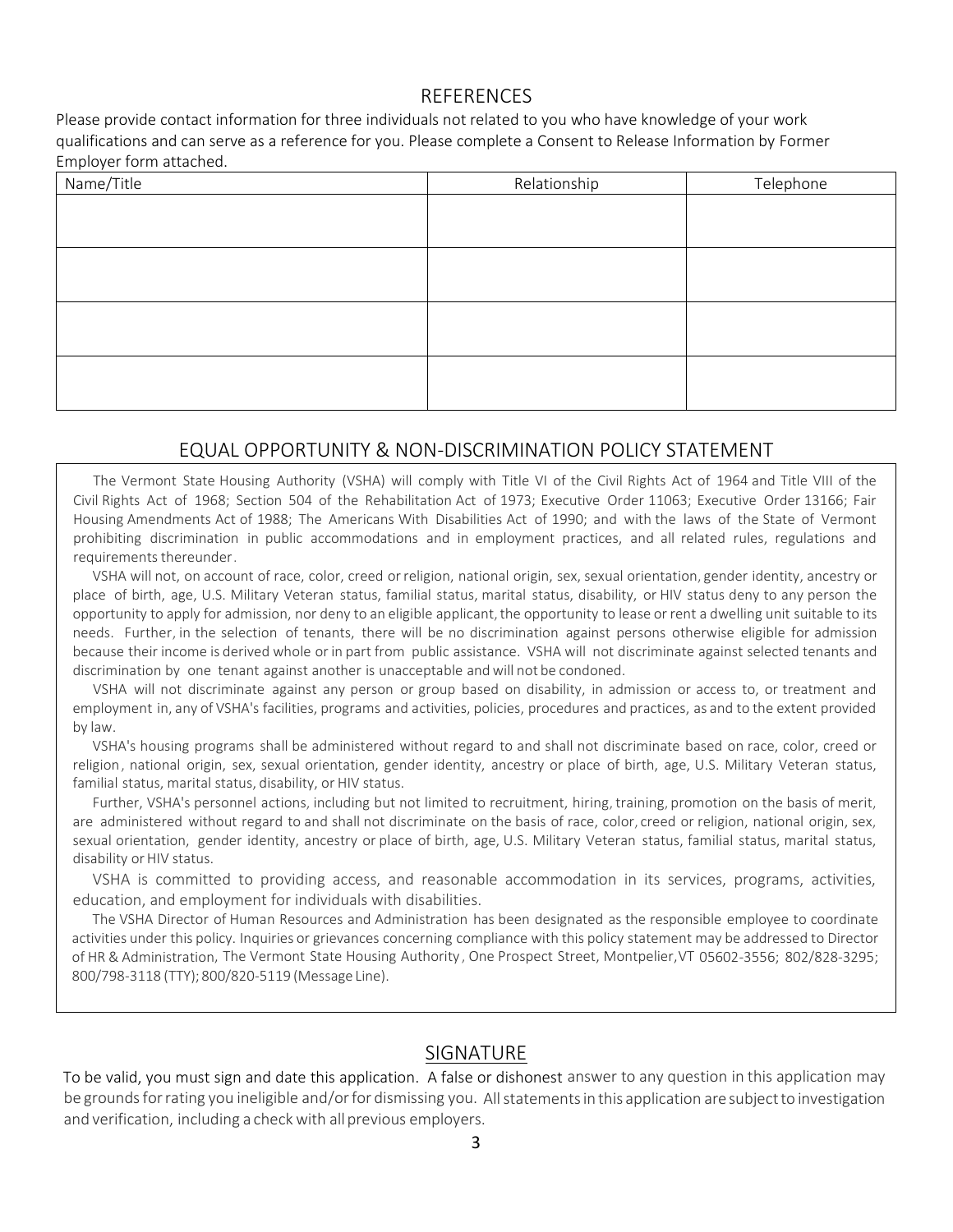NOTE: Vermont State Housing Authority conducts background and criminal record checks in Vermont and may do so in other states where you have lived, worked, or attended school. Where applicable and required, VSHA will conduct background screening through the Vermont Agency of Human Services Adult Protective Services and Child Protection Registry Unit. You may be required to sign release forms for such background and record checks.

I certify that all of the statements made in this application are true, complete and correct to the best of my knowledge and belief and are made in good faith.

\_\_\_\_\_\_\_\_\_\_\_\_\_\_\_\_\_\_\_\_\_\_\_\_\_\_\_\_\_\_\_\_\_\_\_\_\_\_\_\_ \_\_\_\_\_\_\_\_\_\_\_\_\_\_\_\_\_\_\_\_\_\_\_\_\_\_\_\_\_ \_\_\_\_\_\_\_\_\_\_\_\_\_\_\_\_\_

Signature **Date Print Name Print Name Print Name** 

DISCLAIMER: Please note that this application is not intended to and does not create a contract or offer of employment and that, if hired, employment with the Vermont State Housing Authority would be on an at-will basis and could be terminated at the will of either party.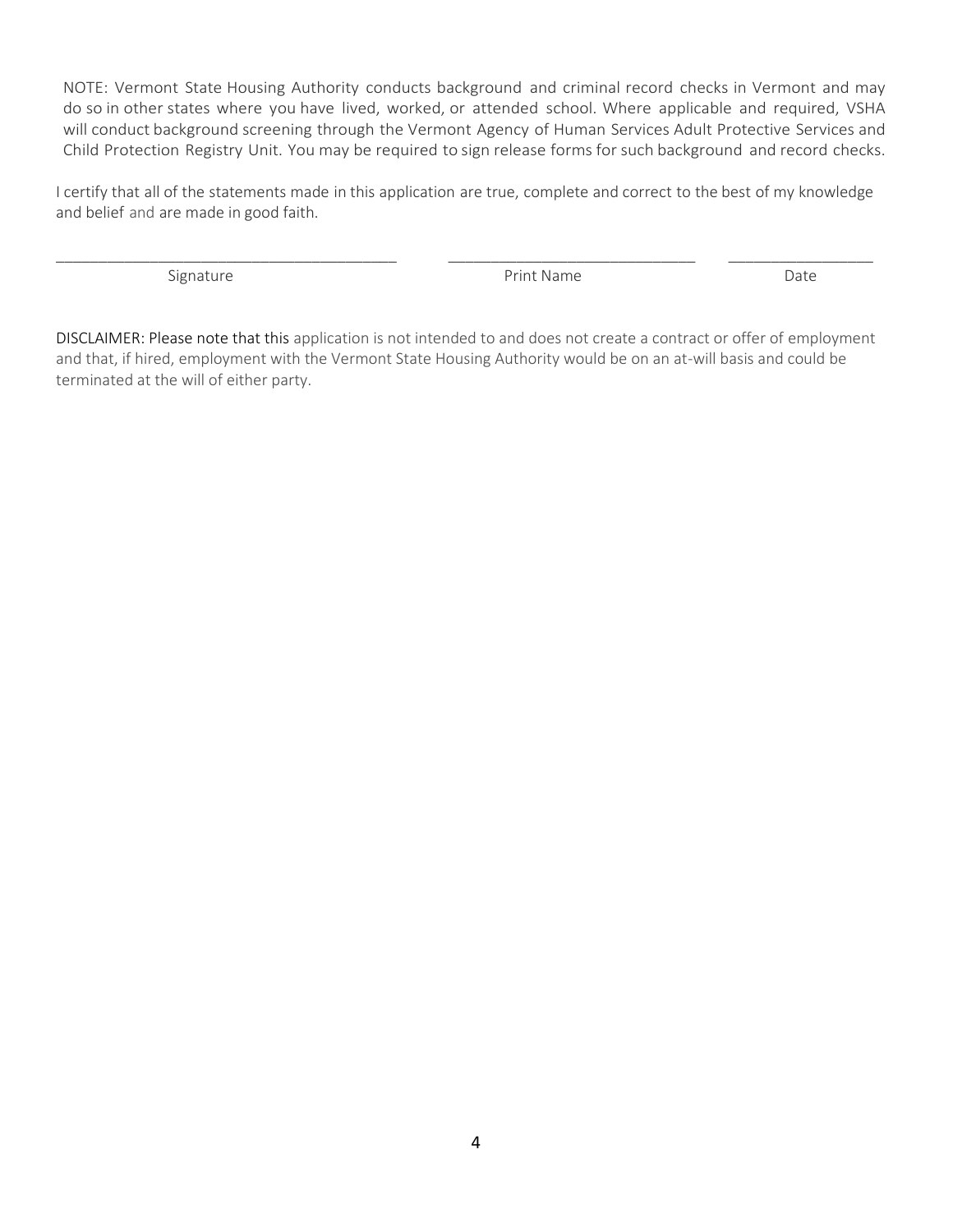#### QUESTIONNAIRE

In addition to your application and resume, please complete the following.

Briefly explain your career plans & objectives: How did you learn about VSHA? Why would you like a job with VSHA? What job (or activity) have you most enjoyed? And why? What job (or activity) have you least enjoyed? And why? Is there anything else you would like us to know about you?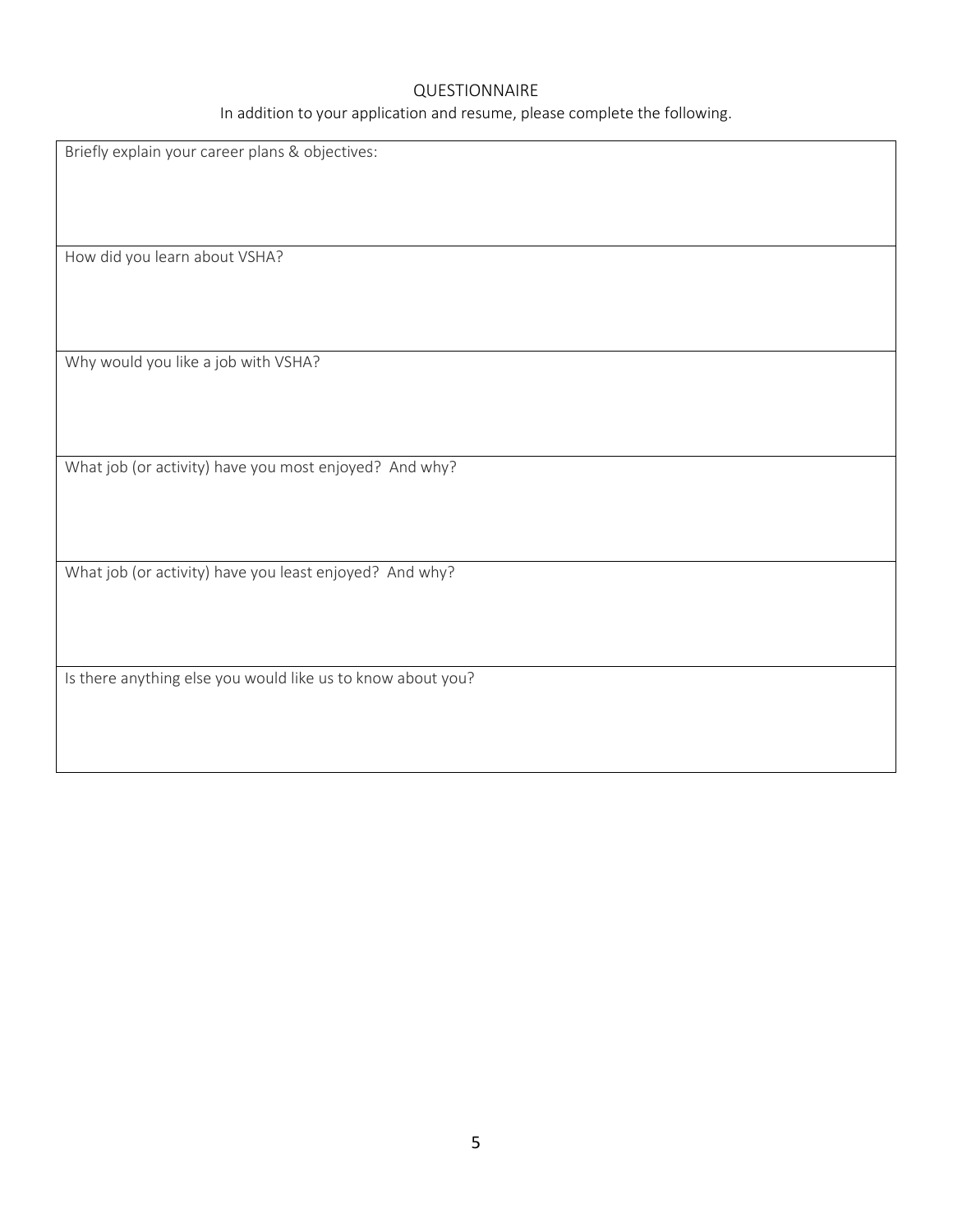# VERMONT STATE HOUSING AUTHORITY WAIVER AND CONSENT TO RELEASE INFORMATION BY FORMER EMPLOYER

I, the same of the set of the set of the set of the set of the set of the set of the set of the set of the set o \_\_\_\_\_\_\_\_\_\_\_\_\_\_\_\_\_\_\_\_\_\_\_\_\_\_\_\_\_\_\_\_\_\_ to respond to any and all inquiries by the Vermont State Housing

Authority (VSHA) concerning my employment with the said former employer, in connection with my pending

job application with VSHA.

I understand that these inquiries may call for an evaluation or opinion from my former employer concerning my work performance and/or the circumstances under which I left my employment with the former employer. I further understand that responses to the inquiries are also likely to involve disclosure of any and all information contained in my personnel filewith the former employer.

I specifically understand that information so released may include unfavorable information concerning my job performance andrelatedmatters.

I expressly consent to the provision of such information, opinion, evaluation, and to the disclosure of such records by the former employer, and voluntarily, knowingly and expressly waive any and all claims which I might have against said former employer and its personnel relating to or arising out of the provision, in good faith, of such information.

Signature of Applicant Date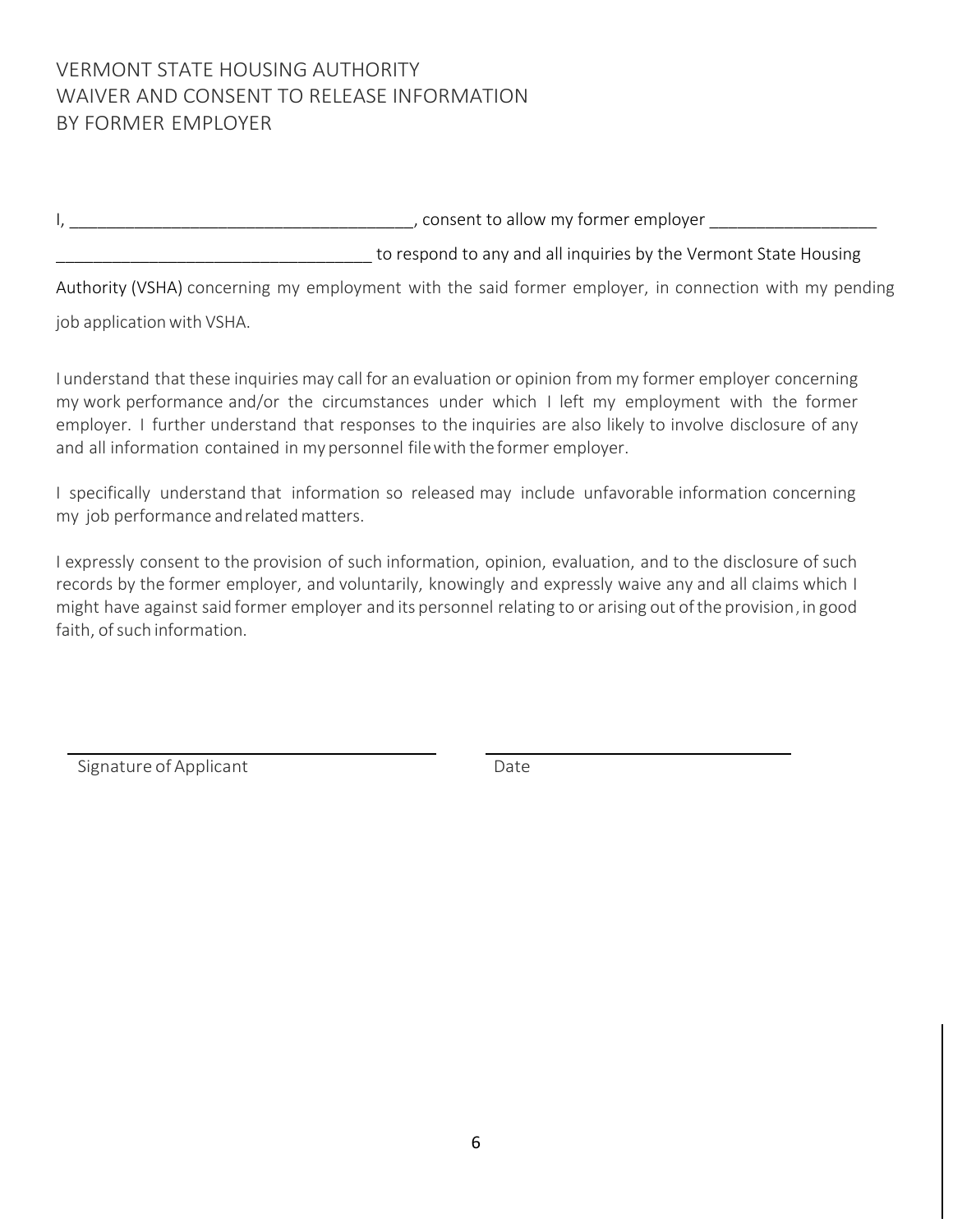# VERMONT STATE HOUSING AUTHORITY WAIVER AND CONSENT TO RELEASE INFORMATION BY FORMER EMPLOYER

I, the same of the set of the set of the set of the set of the set of the set of the set of the set of the set o \_\_\_\_\_\_\_\_\_\_\_\_\_\_\_\_\_\_\_\_\_\_\_\_\_\_\_\_\_\_\_\_\_\_ to respond to any and all inquiries by the Vermont State Housing

Authority (VSHA) concerning my employment with the said former employer, in connection with my pending job application with VSHA.

I understand that these inquiries may call for an evaluation or opinion from my former employer concerning my work performance and/or the circumstances under which I left my employment with the former employer. I further understand that responses to the inquiries are also likely to involve disclosure of any and all information contained in my personnel filewith the former employer.

I specifically understand that information so released may include unfavorable information concerning my job performance andrelatedmatters.

I expressly consent to the provision of such information, opinion, evaluation, and to the disclosure of such records by the former employer, and voluntarily, knowingly and expressly waive any and all claims which I might have against said former employer and its personnel relating to or arising out of the provision, in good faith, of such information.

Signature of Applicant Date